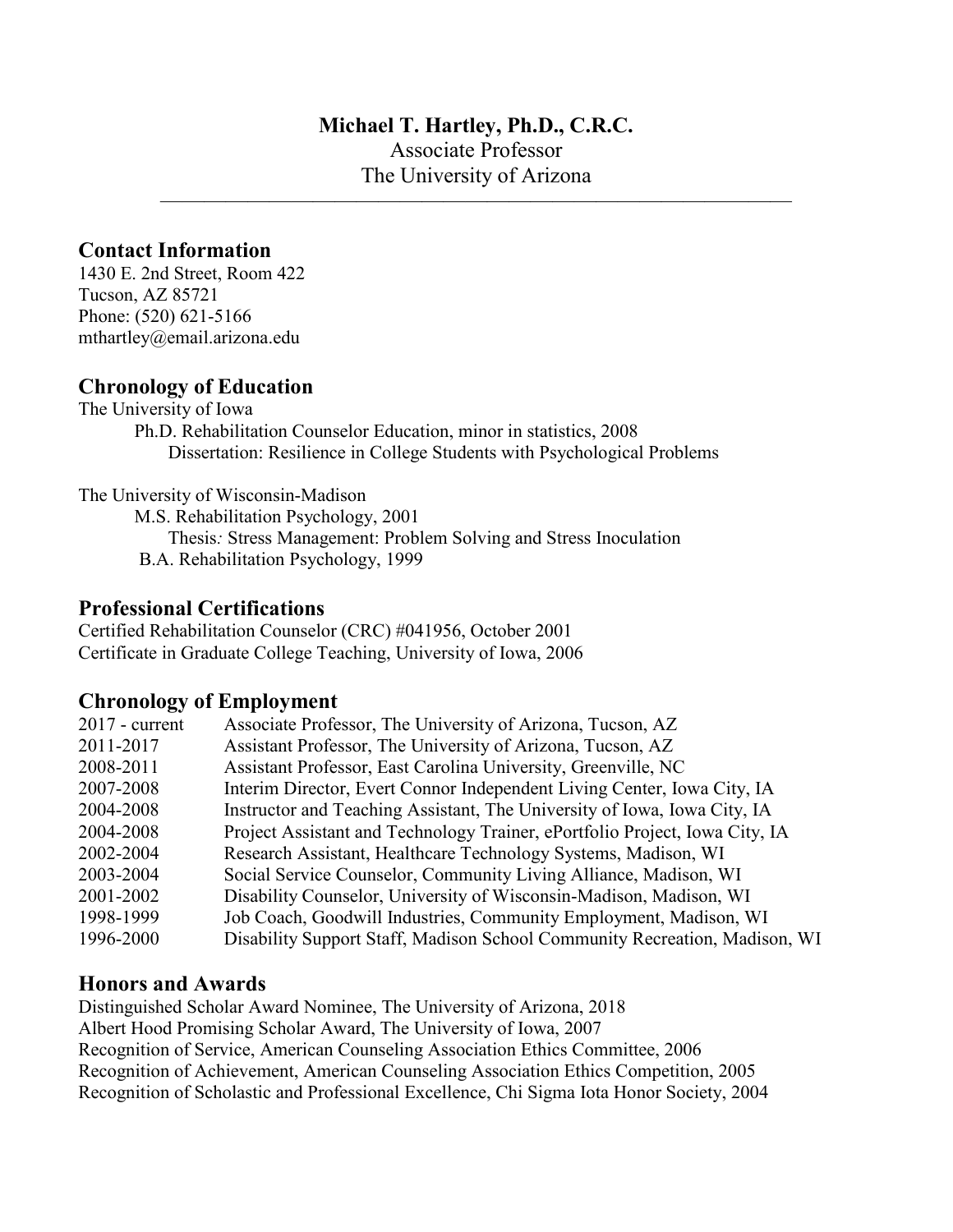## **Grants**

- **Hartley, M. T.** (2014). *College education and wellness for veterans with spinal cord injuries.* Paralyzed Veterans of American (PVA). Washington D.C. (\$40,000).
- **Hartley, M. T.** (2012). *Wheelchair sports camp and veterans with spinal cord injuries.* Paralyzed Veterans of American (PVA). Washington D.C. (\$50,000).

## **Refereed Journal Articles**

- **Hartley, M. T.,** Larson, A., Saia, T., & Taylor, A. (in progress). The able privilege intervention: Raising awareness of power, privilege, and ableism. *Journal of Rehabilitation.*
- **Hartley, M. T.,** & Eklund, K., & Meyer, L. (under review). Analysis of college resilience, academic success, and life satisfaction among undergraduates. *Journal of College Student Development*.
- Reghabi, B. J., **Hartley, M. T.** (under review). e-Professionalism and rehabilitation counselor education: Exploring student misuse of social media. *The Rehabilitation Counselors and Educators Journal*
- **Hartley, M. T.,** & Bourgeois, P. (accepted). The CRCC Code of Ethics: An Emerging Approach to Digital Technology. *Rehabilitation Research, Policy, and Education.*
- Stuntzner, S., **Hartley, M. T**., & MacDonald, A. (accepted). Forgiveness and psychosocial reactions to disability. *Rehabilitation Counselors and Educators Journal.*
- Johnston, S. J., & **Hartley, M. T.** (2017). Personality tests in employee selection: Implications for jobseekers with psychiatric disabilities. *Vocational Evaluation and Work Adjustment Association Journal*, 41(1), 3-14.
- **Hartley, M. T.,** Bauman, S., Nixon C. L., & Davis, S. (2017). Responding to bullying victimization: Comparative analysis of victimized students in general and special education. *Journal of Disability Policy Studies, 28,* 77-89.
- **Hartley, M. T.,** Mapes, A. C., Taylor, A., & Bourgeois, P. (2016). Digital media technology and advocacy: The ethics of addressing attitudes toward disability on college campuses. *Journal of Postsecondary Education and Disability, 29,* 239-247.
- Mapes, A. C., & **Hartley, M. T.** (2016). Re-authoring narratives: Reflective writing with veterans with spinal cord injury. *Reflections: A journal of public rhetoric, civic writing, and service learning, 16*(2*),* 61-82.
- **Hartley, M. T.,** & Cartwright, B. Y. (2016). A survey of current and projected ethical dilemmas of rehabilitation counselors. *Rehabilitation Research, Policy and Education, 30,* 32-47.
- Cartwright, B. Y., **Hartley, M. T.** (2016). Ethics consultation in rehabilitation counseling: A content analysis of CRCC advisory opinions, 1996-2013. *Rehabilitation Counseling Bulletin, 59,* 84–93
- **Hartley, M. T.,** & Cartwright, B. Y. (2015). Analysis of the reported ethical complaints and violations to the Commission on Rehabilitation Counselor Certification, 2006-2013. *Rehabilitation Counseling Bulletin*, 58, 154-164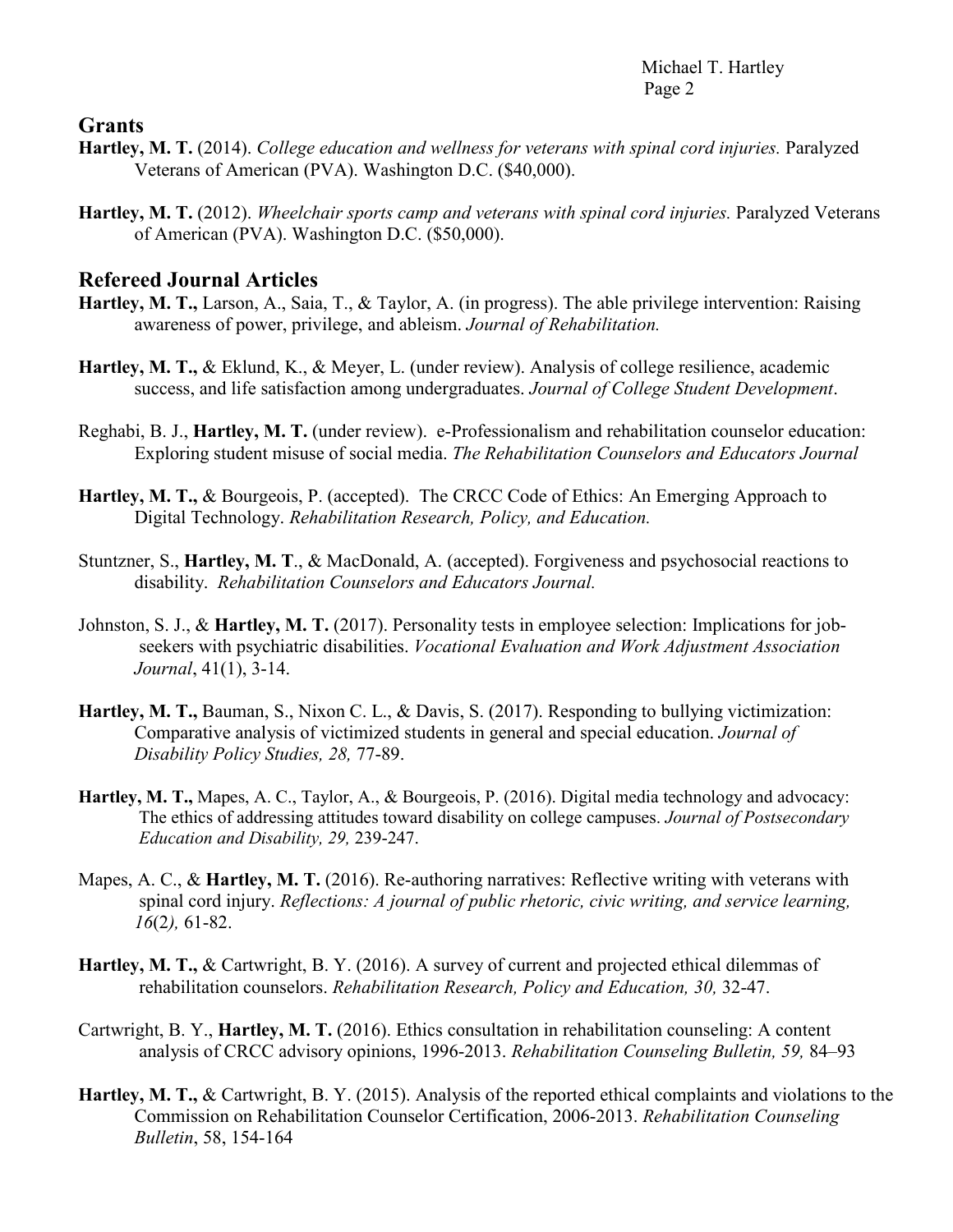- **Hartley, M. T.,** Johnson, S. P., & Tarvydas, V. M. (2015). The ethics and practice of social media advocacy in rehabilitation counseling. *Journal of Rehabilitation, 81*(1), 43-52.
- **Hartley, M. T.,** Bauman, S., Nixon C. L., & Davis, S. (2015). Comparative study of bullying victimization among students in general and special education. *Exceptional Children, 81*(2) 176-193.
- **Hartley, M. T.,** & Mapes, A. C. (2015). Resilience and sports: An innovative approach to rehabilitation for veterans with spinal cord injury. *Journal of Military and Government Counseling, 3*, 172-194.
- Stuntzner, S. & **Hartley, M. T.** (2015). Family resilience following disability: Enhancing counselors' skills*.* In *Ideas and research you can use: VISTAS 2015*. Retrieved from www.counseling.org/
- Stuntzner, S., Lynch, R., & Enright, R., & **Hartley, M. T.** (2015). Comparison of two on-line interventions to cope with spinal cord injury: A pilot study. *Annals of Psychotherapy & Integrative Health*. Retrieved from [www.annalsofpsychotherapy.com](http://www.annalsofpsychotherapy.com/)
- Stuntzner, S. & **Hartley, M. T.** (2015). Balancing self-compassion with self-advocacy: A new approach for persons with disabilities learning to self-advocate. *Annals of Psychotherapy & Integrative Health.*  Retrieved from http://www.annalsofpsychotherapy.com/
- Stuntzner, S. & **Hartley, M. T.** (2014). Disability and the counseling relationship: What counselors need to know. In *Ideas and research you can use: VISTAS 2014*. Retrieved from www.counseling.org/
- Stuntzner, S. & **Hartley, M. T.** (2014). Resilience, coping, & disability: The development of a resilience intervention. In *Ideas and research you can use: VISTAS 2014.* Retrieved from www.counseling.org/
- **Hartley, M. T.** (2013). Investigating the relationship of resilience to academic persistence in college students with mental health issues. *Rehabilitation Counseling Bulletin, 56,* 240-250.
- **Hartley, M. T.** (2012). Assessing and promoting resilience: An additional tool to address the increasing numbers of college students with psychological problems. *Journal of College Counseling, 15,* 37-50.
- Tarvydas, V. M. & **Hartley, M. T.,** Jang, Y. J., Johnston, S., Moore, N., Walker, Q., O'Hanlon, C. & Whalen, J. (2012). Collaborating with the disability rights community: Co-writing a code of ethics as a vehicle for ethics education. *Rehabilitation Education, 26*, 243-256.
- **Hartley, M. T.** (2011). Examining the relationships between resilience, mental health, and academic persistence in undergraduate college students. *American Journal of College Health, 59*(7), 596-604*.*
- **Hartley, M. T.** (2010). Increasing resilience: Strategies for reducing dropout rates for college students with psychiatric disabilities. *American Journal of Psychiatric Rehabilitation, 13,* 295-315.
- Bryne, A. & **Hartley, M. T.** (2010). Digital technology in the 21st century: Considerations for clinical supervision in rehabilitation education. *Rehabilitation Education, 24*, 57-68.
- **Hartley, M. T.,** Urish, C. K., & Johnston, S. P. (2006). The electronic portfolio: A proposed solution to the issue of integrating computer technology. *Rehabilitation Education, 20*, 57-66.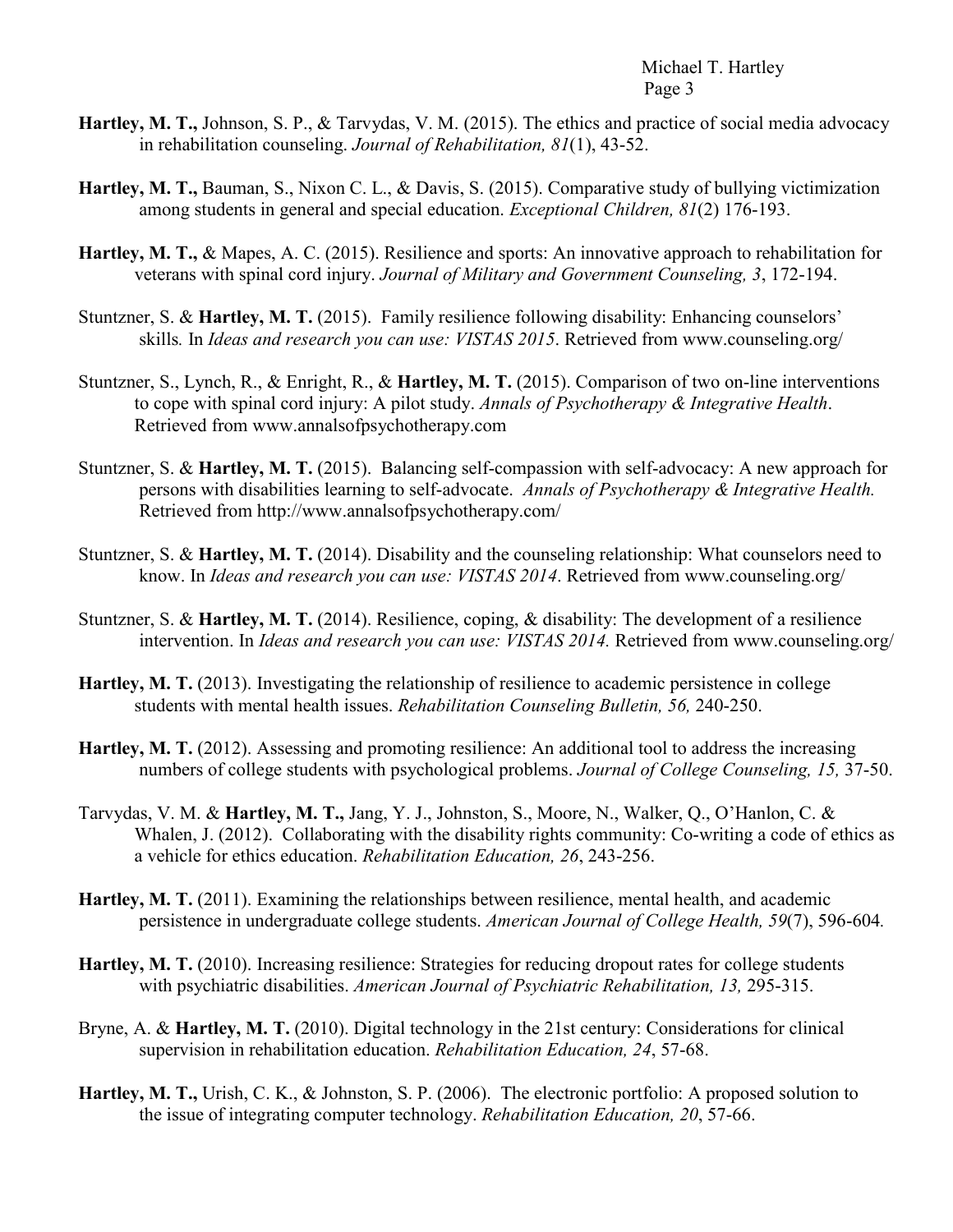- Milsom, A. & **Hartley, M. T.** (2005). Assisting students with learning disabilities transitioning to college: What school counselors should know. *Professional School Counselor, 8*, 436-441.
- Mundt, J., Bohn, M., King, M., **Hartley, M. T.** (2002). Automating standard alcohol assessment instruments via interactive voice response technology. *Alcoholism: Clinical & Experimental Research 26*(2), 207-211.
- Mundt, J., Bohn, M., Drebus, D., & **Hartley, M. T.** (2001). Development and validation of interactive voice response alcohol use assessments. *Alcoholism: Clinical & Experimental Research 25*(5), 48.

#### **Books**

- Cottone, C. C., Tarvydas, V. M., & **Hartley, M. T**. (under review). Ethics and ethical decision making in counseling and psychotherapy  $(5<sup>th</sup>$  ed.). New York, NY: Springer.
- Tarvydas, V. M., & **Hartley, M. T.** (2018). *The professional practice of rehabilitation counseling* (2nd ed*).* New York, NY: Springer.

#### **Book Chapters**

- Hartley, M. T., & Tarvydas, V. M. (in press). Ethical Issues in Psychological Evaluation. In D. Strauser, T. Tansey, & F. Chan (Eds.), *Assessment Principles and Practice in Rehabilitation and Mental Health Counseling.* New York, NY: Springer Publishing.
- **Hartley, M. T.,** Robb, J., Johnson, S. P. (in press). Stigma and ethical issues. In J. Stano & A. Nerlick (Eds.), *Stigma and Disability.* Linn Creek, MO: Aspen.
- Tarvydas, V. T., Maki, D. R., & **Hartley, M. T.** (2018). Rehabilitation counseling: A specialty practice of the counseling profession. In V. M. Tarvydas and M. T. Hartley (Eds.), *The professional practice of rehabilitation counseling* (2nd ed., pp. 1-14). New York, NY: Springer.
- **Hartley, M. T.** (2018). Disability rights community. In V. M. Tarvydas and M. T. Hartley (Eds.), *The professional practice of rehabilitation counseling* (2nd ed., pp. 153-172). New York, NY:Springer.
- Tarvydas, V., **Hartley, M. T.,** & Gerald, M. (2016). Professional credentialing. In M. Stebnicki and I. Marini (Eds.), *Professional counselors' desk reference* (2<sup>nd</sup> ed., 17-22). New York, NY: Springer.
- **Hartley, M. T.,** & Tarvydas, V. M. (2013). Rehabilitation issues, social class and counseling. In W. Liu (Ed.), *Oxford handbook of social class in counseling psychology* (pp. 218-228). New York, NY: Oxford University Press.
- **Hartley, M. T.** (2012). Disability rights community. In D. R. Maki and V. M. Tarvydas (Eds.), *The professional practice of rehabilitation counseling* (pp. 147-164). New York, NY: Springer.
- **Hartley, M. T.** (2012). Ethics and accountability in rehabilitation. In P. Torriello, M. Bishop, & P. Rumrill (Eds.), *New directions in rehabilitation counseling.* Linn Creek, MO: Aspen.
- Tarvydas, V. M. & **Hartley, M. T.** (2009). Professional credentialing. In M. Stebnicki and I.Marini (Eds.), *Professional counselors' desk reference* (pp. 27-38). New York, NY: Springer*.*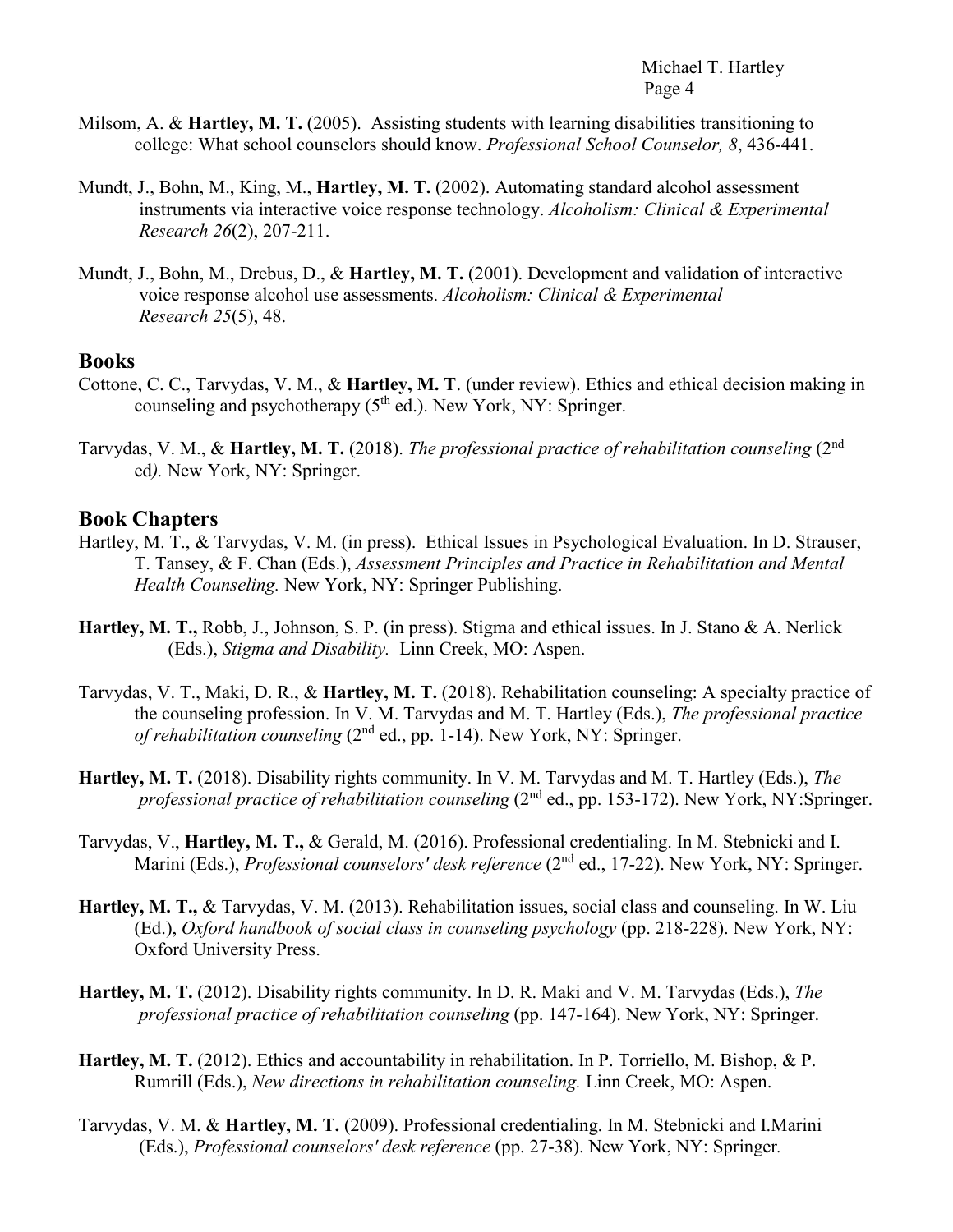## **Refereed Presentations**

- Bourgeois, P., Glynn, K., & **Hartley, M. T.** (accepted). *Moral distress in counseling.* Association of Counselor Education and Supervision (ACES). Seattle, WA.
- Saia, T., & **Hartley, M. T.** (April, 2018). *Scholar activism, rehabilitation counseling, and the Affordable Care Act.* National Council on Rehabilitation Education (NCRE). Anaheim, CA.
- Locust, A., & **Hartley, M. T.** (April, 2018). *Embracing cultural humility and the Superfest Disability Film Festival in Rehabilitation Education.* National Council on Rehabilitation Education (NCRE). Anaheim, CA.
- **Hartley, M. T.** (2017, September). *Promoting resilience and mental health on college campuses.* American Rehabilitation Counseling Association (ARCA). Orlando, FL.
- **Hartley, M. T.,** & Larson, A. (2017, September). *Development and validation of the able privilege scale and intervention*. American Rehabilitation Counseling Association (ARCA). Orlando, FL
- **Hartley, M. T.** & Saia, T., & Ficchi, G., (2017, April). *Ethics and practice of teaching advocacy in rehabilitation counseling.* National Council on Rehabilitation Education (NCRE). Anaheim, CA.
- **Hartley, M. T.,** Larson, A., Easton, A., Taylor, A., Ficchi, G., Beck, M. (April, 2016). *The able privilege inventory and intervention.* National Council on Rehabilitation Education (NCRE). Manhattan Beach, CA.
- Easton, A. **Hartley, M. T.,** Ficchi, G., Saia, T. (April, 2016). *Sexual education and sexual behaviors.* National Council on Rehabilitation Education (NCRE). Manhattan Beach, CA.
- Easton, A., **Hartley, M. T.,** Ficchi, G., Saia, T. (April, 2016). *Bi-directionality of sexually enhancing devices as assistive technology: Ethics, pleasure, and sexuality?* National Council on Rehabilitation Education (NCRE). Manhattan Beach, CA.
- **Hartley, M. T.,** Bauman, S., Nixon C. L., & Davis, S. (October, 2015). *Bullying amongst student in general and special education in the United States.* 17th European Conference on Developmental Psychology. Braga, Portugal.
- **Hartley, M. T.,** Bauman, S., Nixon C. L., & Davis, S. (April, 2015). *Comparative study of bullying victimization among students in general and special education.* National Council on Rehabilitation Education (NCRE*).* Manhattan Beach, CA.
- Peterson, S., & **Hartley M. T.** (April, 2015). *Current evidence-based practices for transitional-aged female youth with significant disabilities.* National Council on Rehabilitation Education (NCRE). Manhattan Beach, CA.
- **Hartley, M. T.,** & Taylor, A. (April, 2015). *Integrating critical media literacy in rehabilitation education.* National Council on Rehabilitation Education (NCRE). Manhattan Beach, CA.
- Stuntzner, S. & **Hartley, M. T.** (March, 2015). *Family resilience and coping well following disability: Enhancing counselors' skills in treating families.* American Counseling Association. Orlando, FL.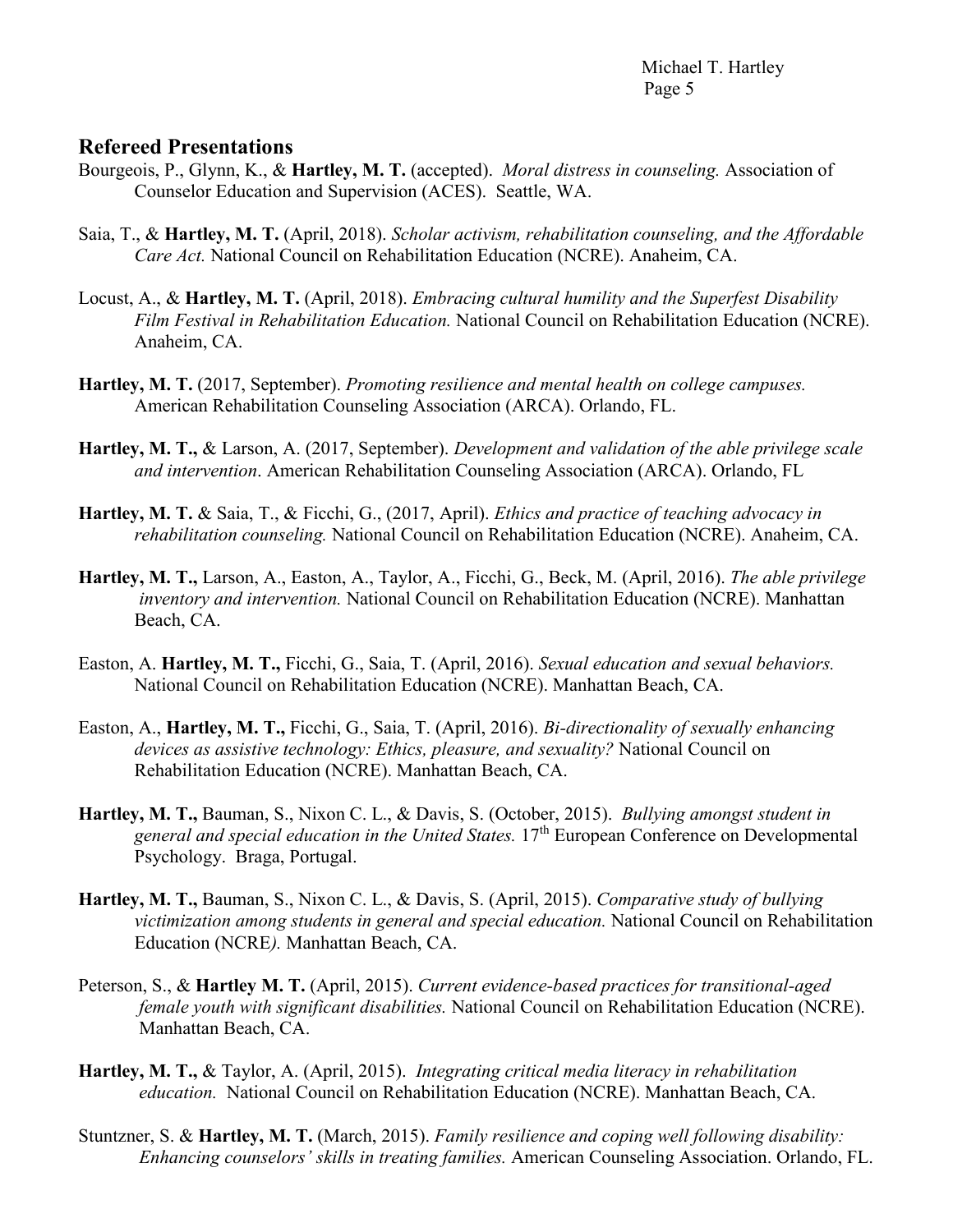- **Hartley, M. T.,** & Cartwright, B. Y. (2014, November). *Translating research to practice: An initiative to avert ethical violations.* National Council on Rehabilitation Education (NCRE). Washington, DC.
- **Hartley, M. T.** (2014, August). *Adaptive athletics as a bridge to higher education for veterans with spinal cord injuries/diseases.* Paralyzed Veterans of America (PVA). Las Vegas, NV.
- **Hartley, M. T.** & Stuntzner, S. (2014, May). *Promoting resilience: Interventions following a traumatic injury and disability.* American Psychological Association Executive Summit. Tucson, AZ.
- **Hartley, M. T.,** & Tarvydas, V. M. (2014, March). *Preventing or minimizing threats to common ethical boundary problems when working in the homes and communities of clients*. American Counseling Association (ACA*).* Honolulu, HI.
- Stuntzner, S. & **Hartley, M. T.,** Ware, S. M. (2014, March). *A closer look at disability: Enhancing counselors' effectiveness in addressing the needs of people with disabilities.* American Counseling Association (ACA). Honolulu, HI.
- Stuntzner, S. & **Hartley, M. T.** (2014, March). *Resiliency, disability, and coping: The development of a resiliency intervention.* American Counseling Association (ACA). Honolulu, HI.
- **Hartley, M. T**., & Taylor, A. (2014, March). *Media and its construction of disability.* National Council on Rehabilitation Education (NCRE). Manhattan Beach, CA.
- Johnston, S. J., **Hartley, M. T.,** & Tarvydas, A. (2014, March). *The ethics and practice of social media Advocacy*. National Council on Rehabilitation Education (NCRE). Manhattan Beach, CA.
- Reghabi, B., & **Hartley, M. T.** (2014, March). *Benefits of social media for individuals with traumatic brain injuries*. National Council on Rehabilitation Education (NCRE). Manhattan Beach, CA.
- **Hartley, M. T.** & Mapes, A. C. (2013, April). *Adaptive athletics as a bridge to higher education for returning U.S. military veterans with spinal cord injuries and/or disease.* American Educational Research Association (AERA). San Francisco, CA.
- **Hartley, M. T.** (2013, April). *Experiences of veterans with spinal cord injuries in college and adaptive athletics.* National Council on Rehabilitation Education (NCRE). San Francisco, CA.
- Tarvydas, V. M., **Hartley, M. T.,** Butler, M., Gerald, M., & Sories, F. (2013, April). *Lessons learned: Reflections on code writing as a vehicle for ethics education.* National Council on Rehabilitation Education (NCRE). San Francisco, CA.
- Bourgeois, P. J. & **Hartley, M. T.** (2013, April). *Student perceptions of mass media and its construction of disability.* National Council on Rehabilitation Education (NCRE). San Francisco, CA.
- Tarvydas, V. T. & **Hartley, M. T.** (2012, April). *Distributive justice, disability rights, and accountability.* National Council on Rehabilitation Education (NCRE). San Francisco, CA.
- **Hartley, M. T.** (2012, April). *Implementing disability studies in rehabilitation.* American Educators Research Association (AERA). Vancouver, Canada.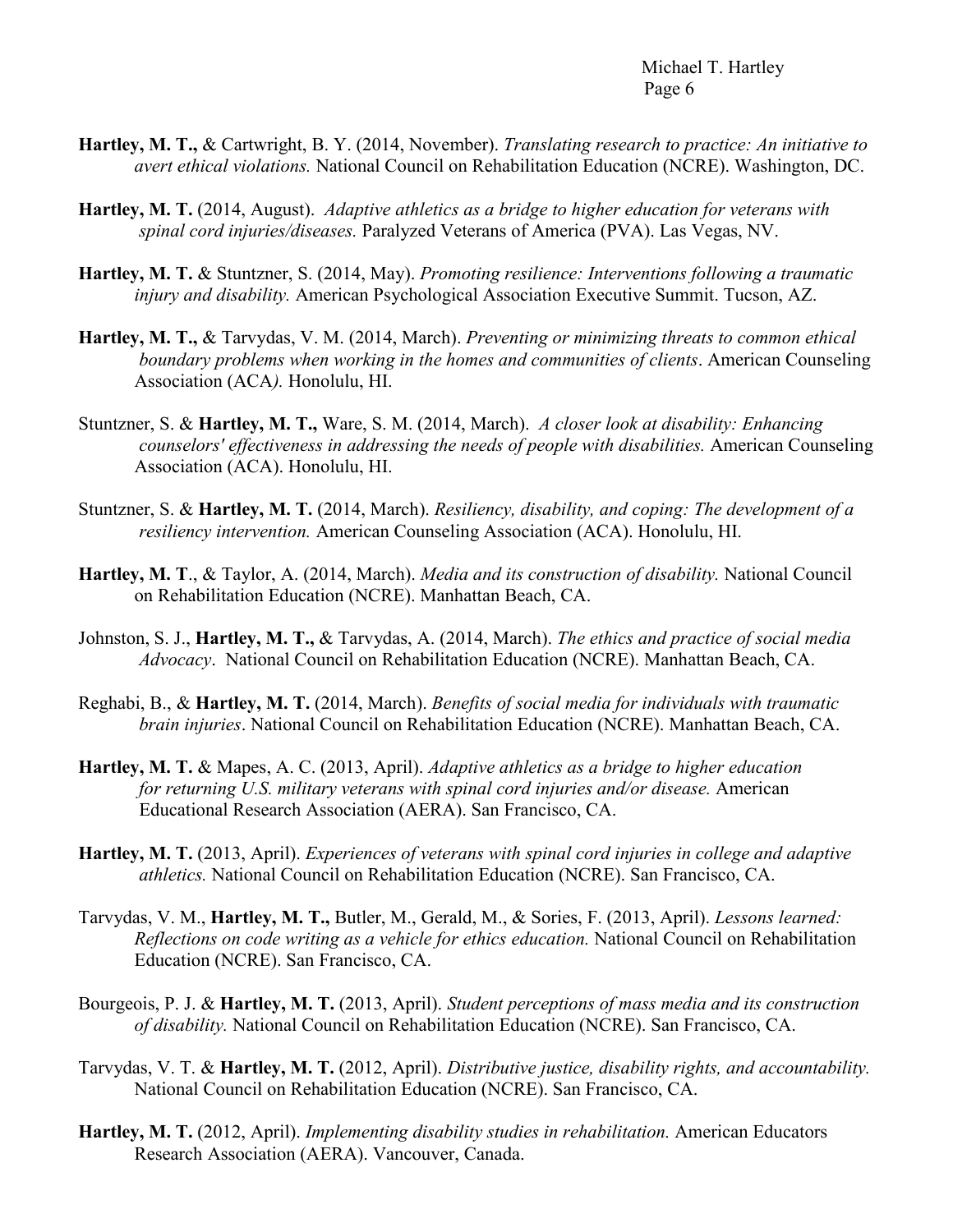- **Hartley, M. T.** (2011, April). *Using resilience to improve rehabilitation outcomes.* North Carolina National Rehabilitation Association (NCNRA). Atlantic Beach, NC.
- **Hartley, M. T.** (2010, April). *Using research on resilience as an approach to college learning and development.* American Educators Research Association (AERA). Denver, CO.
- **Hartley, M. T.** (2010, April). *Integrating disability studies within the rehabilitation studies curriculum.* American Educators Research Association (AERA). Denver, CO.
- **Hartley, M. T**. (2010, April). *Disability studies and undergraduate rehabilitation studies.* National Council on Rehabilitation Education (NCRE). Los Angeles, CA.
- **Hartley, M. T.** (2010, April). *Increasing resilience: Reducing dropout rates for students with psychiatric disabilities.* National Council on Rehabilitation Education (NCRE). Los Angeles, CA.
- **Hartley, M. T**. (2010, April). *Using resilience as a tool to support individuals in recovery from substance abuse.* Professional Association of Rehabilitation Counselors (PARC)*.* Greenville, NC.
- **Hartley, M. T.** (2009, April). *Using resilience as a tool to improve vocational rehabilitation outcomes*. North Carolina National Rehabilitation Association (NCNRA). Boone NC.
- Tarvydas, V. M., **Hartley, M. T.,** & Johnston, S. (2009, March). *Reviewing the proposed CRCC Code of Ethics guidelines for self-advocacy.* American Counseling Association (ACA). Charlotte, NC.
- **Hartley, M. T.** (2008, November). *Using research on resilience to improve educational outcomes.* National Council on Rehabilitation Education (NCRE). Washington, D.C.
- Wadsworth, J., **Hartley, M. T.,** & Kampfe, C. M. (2007, October). *Recruiting and retaining older professionals.* National Council on Rehabilitation Education (NCRE). Washington, DC.
- Tarvydas, V., Gathua, G., **Hartley, M. T.,** Jang, Y., Johnston, S., Moore, N., Speights, Q. Staten, F. (2007, March). *Writing a code of ethics as a vehicle for ethics education.* American Counseling Association (ACA). Detroit, MI.
- **Hartley, M. T.** (2006, July). *Career challenges for college students with disabilities.* National Career Development Association (NCDA). Chicago, IL.
- **Hartley, M. T.** (2006, May). *Transitioning to college: What college students with obsessive compulsive disorder need to know.* Obsessive-Compulsive Foundation*.* Atlanta, Georgia.
- **Hartley, M. T,** Barton, B., Degiorgio, L., Harpster, A., Stuntzner, S. (2004, February). *Recruitment in rehabilitation education.* National Council on Rehabilitation Education (NCRE). Tucson, AZ.

#### **Invited Presentations**

**Hartley, M. T. & Fennie, C.** (invited). *Emerging challenges and potential solutions to the ethical use of digital technology in counseling.* American Arizona Counseling Association. Tucson, AZ.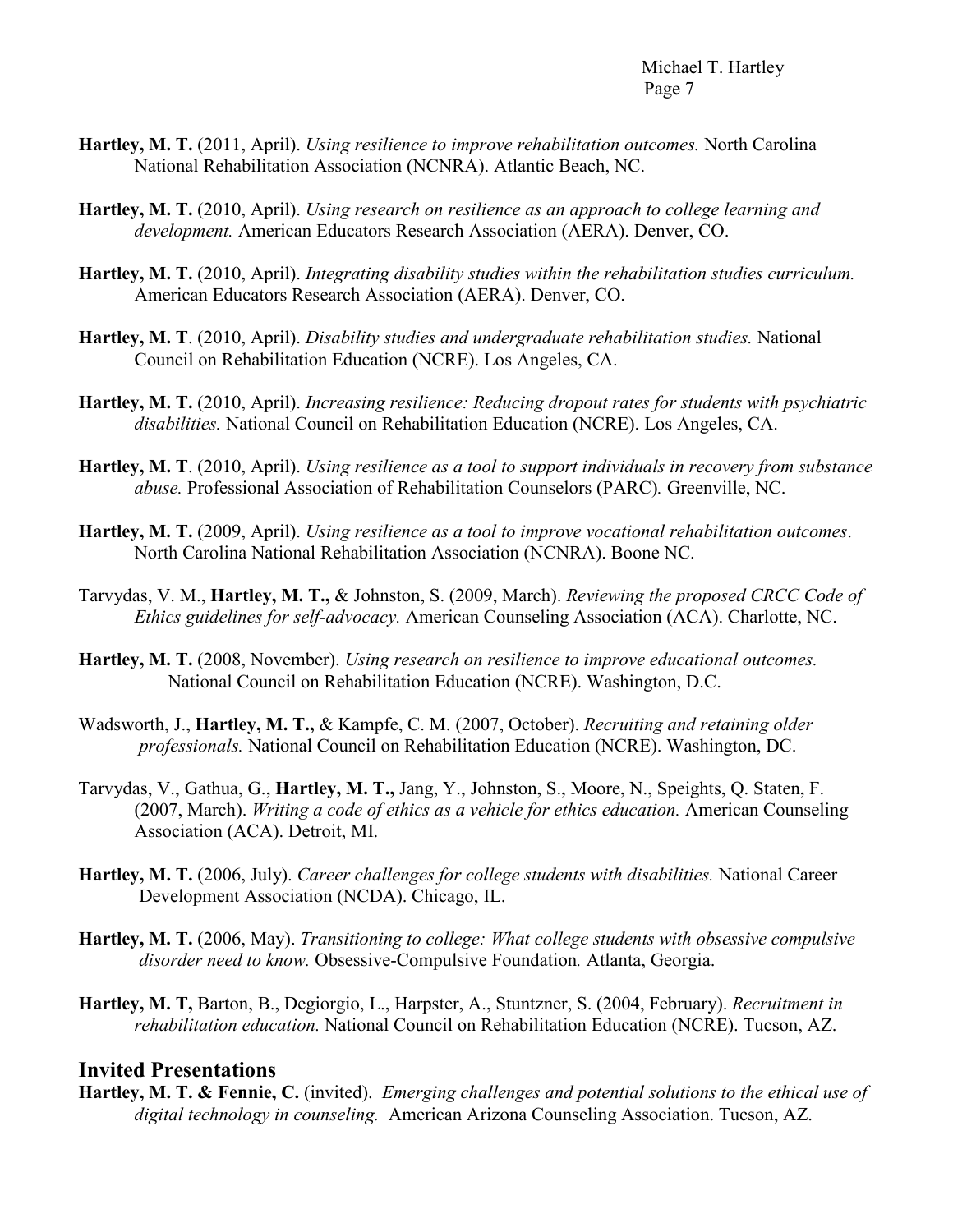- **Hartley, M. T.,** Shaw, L., & Schultz, J. (March, 2019). *Ethics of transformational leadership and organizational change.* American Rehabilitation Counseling Association. New Orleans, LA.
- Shaw, L., **Hartley, M. T.,** & Johnson, P. (December, 2016). *Draft changes to the 2017 CRCC code of ethics.* State of Arizona, Division of Vocational Rehabilitation Training. Tucson, AZ.
- **Hartley, M. T.** (July, 2016). *Draft changes to the 2017 CRCC code of ethics.* State of Arizona, Veteran's Administration, Vocational Rehabilitation and Employment Staff Training. Tucson, AZ.
- Shaw, L., & **Hartley, M. T.** (October, 2015). *Ethics update: CRCC code of ethics revision task force "hot topics."* National Council on Rehabilitation Education (NCRE). Washington, DC*.*
- Shaw, L., & **Hartley, M. T.** (April, 2015). *The CRCC Code revision taskforce: Here they go again!!!* National Council on Rehabilitation Education (NCRE). Manhattan Beach, CA.
- **Hartley, M. T.,** & Tarvydas, A. (2014, March). *Basic tips to understand licensure and credentialing.* National Council on Rehabilitation Education (NCRE). Manhattan Beach, CA.
- **Hartley, M. T.** & Tarvydas, V. M. (2013, April). *Managing ethical boundaries: A challenge to delivering rehabilitation counseling services in clients' homes and communities.* Commission on Rehabilitation Counselor Certification (CRCC) Ethics Webinar Series. Online.
- **Hartley, M. T.** & Tarvydas, V. M. (2013, March). *Managing ethical boundaries: A challenge to delivering rehabilitation counseling services in clients' homes and communities.* Commission on Rehabilitation Counselor Certification (CRCC) Ethics Webinar Series. Online.
- **Hartley, M. T.** (2013, April). *Basic tips to understand licensure and credentialing.* National Council on Rehabilitation Education (NCRE). San Francisco, CA.
- **Hartley, M. T**. (2012, May). *Boundary ethics and culturally-sensitive roles and relationships.* Regional Technical Assistance and Continuing Education (TACE). Tucson, AZ.
- **Hartley, M. T.** (2012, March). *Promoting resilience and adaptation to disability.* Arizona State School for the Deaf and Blind (ASDB). Tucson, AZ.
- **Hartley, M. T.** (2012, February). *Ethics in action: An overview of basic principles and good decision making.* Regional Technical Assistance and Continuing Education (TACE). Tucson, AZ.
- **Hartley, M. T.**, Kim, M. & Sligar, S**.** (2011, April). *Resilience Assessment and Vocational Rehabilitation.* North Carolina Rehabilitation Counseling Association (NCRCA). Atlantic Beach, NC.
- **Hartley, M. T.** (2010, April). *Using resilience as a tool to support individuals in recovery from substance abuse.* Professional Association of Rehabilitation Counselors. Greenville, NC.
- **Hartley, M. T.** (2010, April). *Applying ethical decision models to address common ethical dilemmas.* Licensed Counselors of North Carolina Association. (NCNRA). Greenville, NC.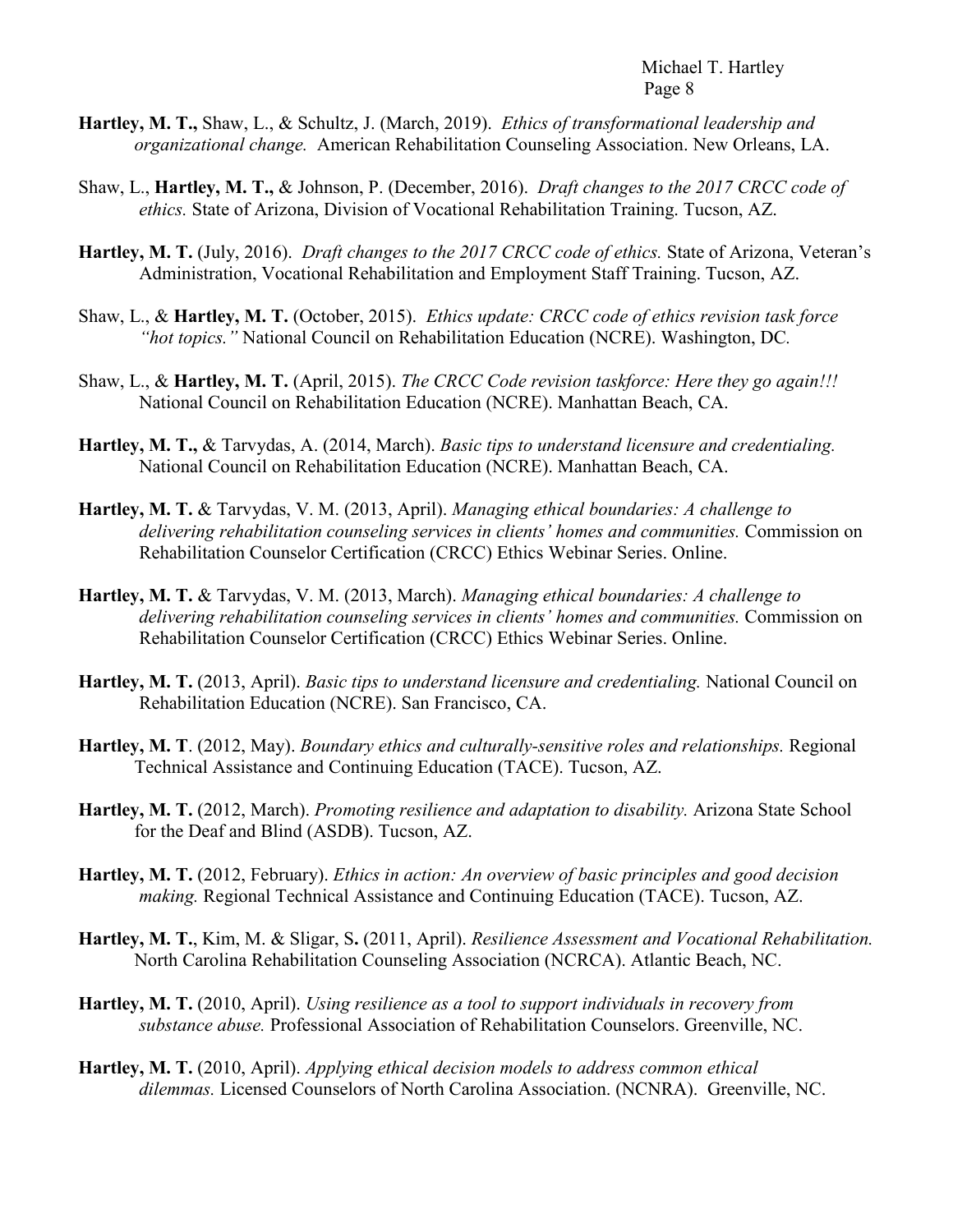- **Hartley, M. T.** (2009, April). *Multiple relationships and boundaries: An evolving ethical issue.* Substance Abuse Career Expo Pre-conference event to the 3rd Annual Rehabilitation of Racial & Ethnic Minorities with Behavioral Addictions Conference. Greensboro, NC.
- **Hartley, M. T.** (2008, April). *Using resilience as a tool to improve vocational rehabilitation outcomes.* North Carolina Rehabilitation Counseling Association (NCRCA). Boone, NC.
- **Hartley, M. T.** (2006, March). *Developing a social justice identity: A doctoral student perspective.* American Counseling Association (ACA). Montreal, Canada.
- **Hartley, M. T.** (2005, March). *Applying computer technology in rehabilitation counseling masters programs.* American Counseling Association (ACA). Atlanta, GA.
- Spears, E., Aliff, M., & **Hartley, M. T.** (2005, March). *Developing an ARCA student organization.* American Counseling Association (ACA). Atlanta, GA.
- Kocet, M., Bringaze, T., Cottone, R. R., Glosoff, H., Herlihy, B., Lee, C. Miranti, J. Moll, Tarvydas, V., **Hartley, M. T.** Harpster, A. (2004, March). *ACA code of ethics town hall meeting.* American Counseling Association (ACA). Kansas City, MO.

# **National/International Service**

President, American Rehabilitation Counseling Association, 2019 - current Treasurer, Arizona Counseling Association, 2019 - current Ad-hoc Reviewer, Rehabilitation Counseling Bulletin, 2017-current President-Elect, American Rehabilitation Counseling Association, 2018-2019 Symposium Reviewer, American Rehabilitation Counseling Association, 2018-2019 Reviewer, National Institute on Disability, Independent Living, and Rehabilitation Research Grant, 2019 Reviewer, National Institute on Disability, Independent Living, and Rehabilitation Research Grant, 2018 Reviewer, Building Infrastructure Leading to Diversity, National Institute of Health Grant, 2017 Member, Commission on Rehabilitation Counselor Certification, Education Committee, 2016-2017 Member, Commission on Rehabilitation Counselor Certification, Code Revision Taskforce, 2015-2017 Member, Commission on Rehabilitation Counselor Certification, Ethics Board, 2013-2014 Member, Institute on Disability and Rehabilitation Ethics, University of Iowa, 2012-2015 Reviewer, Vocational Evaluation and Career Assessment Journal, 2010-2015 Reviewer, Journal of Applied Rehabilitation Counseling, 2010-2014 Reviewer, Transition RRTC, National Institute on Disability and Rehabilitation Research Grant, 2014 Reviewer, National Council on Rehabilitation Education, 2015 Conference Reviewer, National Council on Rehabilitation Education, 2014 Conference Reviewer, National Council on Rehabilitation Education, 2012 Conference Chair, American Counseling Association Rehabilitation Student of the Year, 2012 Chair, American Counseling Association Rehabilitation Student of the Year, 2011 Chair, American Counseling Association Rehabilitation Counselor of the Year, 2010 Note Taker, American Counseling Association Code of Ethics Revision Taskforce, 2003-2006

# **University/College Service**

Member, Academic Program Review Committee, College of Education, 2017-current Member, Assistant Professor Search Committee, Department of Teaching and Learning, 2017- 2018 Representative, The President's Club Phoenix Expo, College of Education, 2015 Member, Youth Development and Resilience Research Initiative, University of Arizona, 2016- current